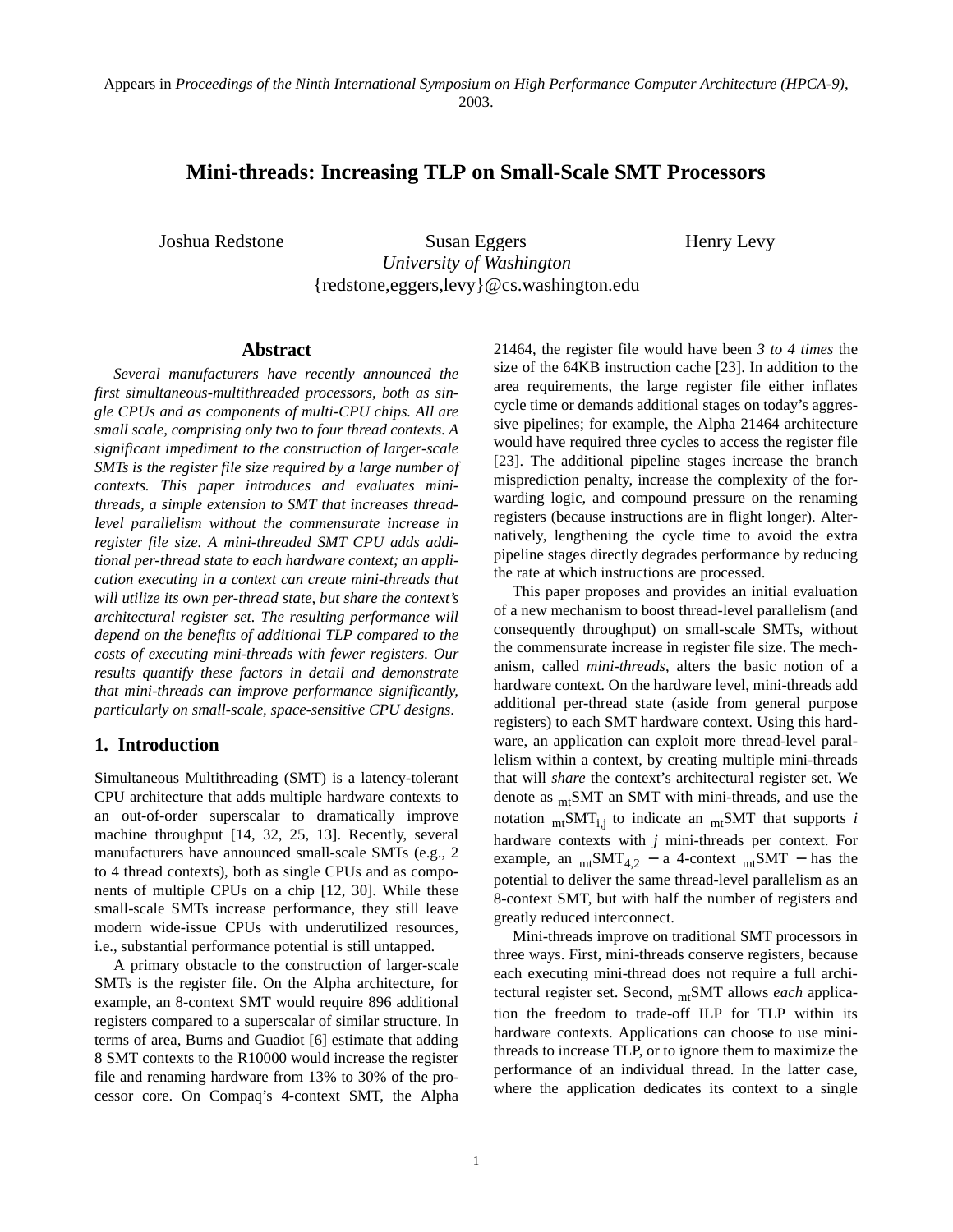thread, the processor performs identically to SMT. Because of this, for single-program workloads,  $_{mt}$ SMT will always perform better than or equal to SMT.

Third, in addition to the savings in registers, minithreads open up new possibilities for fine-grained thread programming. Each application can choose how to manage the architectural registers among the mini-threads that share them. For example, mini-threads can simply partition the architectural register set. A wide range of more complex schemes also exist, including sharing register values among mini-threads and even dynamically distributing registers to mini-threads as their execution-time needs change. While sharing the architectural register set among mini-threads within a context creates many opportunities to optimize architectural register usage, it also introduces some interesting problems and trade-offs as well, some of which we examine here.

The principal goals of this paper are to (1) introduce the concept of mini-threads on SMT, mapping out the breadth of the design space it involves, and (2) perform an initial evaluation on one part of that design space to show that there is a potential performance gain from adopting <sub>mt</sub>SMT. There are many possible ways in which minithreads can be applied in both hardware and software. In this paper, we chose to evaluate the most straightforward of these: two mini-threads per context with static partitioning of the architectural register file between the minithreads. Only if that scheme provides benefit is it worth exploring more complex schemes (and issues) that require a larger amount of effort, such as communicating and synchronizing through mini-thread-shared registers.

For all schemes, two opposing factors determine the performance of  $m$ SMT versus SMT. On the one hand, extra mini-threads per context may boost performance by increasing TLP, thereby increasing instruction throughput. On the other hand, performance may degrade due to additional spill code, since each mini-thread is limited to a subset of the architectural registers.  $_{\text{mt}}$ SMT wins when the TLP benefits of additional mini-threads outweigh the costs of fewer architectural registers per mini-thread.

This paper evaluates these opposing factors in detail using five workloads: four applications from the SPLASH-2 parallel scientific benchmark suite and the multithreaded Apache web server. These programs are naturally suited to  $_{\text{mf}}$ SMT because they explicitly control their degree of thread-level parallelism. In the bulk of the paper, we quantify the factors that determine  $m<sub>th</sub> SMT$  performance; for example, we provide a detailed analysis of the changes in spill-code (which can increase as well as decrease!) due to reducing the number of registers per mini-thread. Our results show a significant improvement for <sub>mt</sub>SMT over SMT, averaging 40% on small SMTs of 4contexts or less, and extending even to 8-context SMTs for some applications. Perhaps surprisingly, most applications suffer only minor per-thread performance degradation when two mini-threads share a partitioned architectural register set. Thus, the increase in TLP due to the extra mini-thread translates directly into higher performance. This is particularly important for small-scale SMTs, which both need and enjoy the largest performance gains. Small SMTs are also the most practical to build, positioning  $_{\text{mt}}$ SMT as an important technique for realistic implementations.

The rest of this paper proceeds as follows. Section 2 defines the  $m<sub>th</sub>$ SMT architecture, the mini-thread programming model, and their operating system and run-time support. In Section 3 we discuss the methodology of the simulator, workloads, and compilers used in our simulation-based experiments. Section 4 presents results that quantify the factors that contribute to  $m<sub>th</sub> SMT$  performance: the benefits of adding thread-level parallelism and the costs of reducing the number of registers available to each mini-thread. In Section 5 we tie this analysis together with results that show the overall performance benefit of  $m<sub>mt</sub>$ SMT, when all factors are taken into account. Section 6 reviews previous research related to our study. We conclude in Section 7.

## 2. The <sub>mt</sub>SMT architecture

<sub>mt</sub>SMT improves on SMT by introducing architectural modifications and a thread model that optimizes architectural register usage. This section describes the basic <sub>mt</sub>SMT architecture, its programming model, and operating system and run-time support for mini-threads.

# 2.1 mt<sub>SMT</sub> architecture

An SMT processor can issue multiple instructions from multiple threads each cycle. An SMT *context* is the hardware that supports the execution of a single thread, such as a PC, a return stack, re-order and store buffers and exception handling and protection registers. Each context also contains a set of architectural registers, distinct from the architectural registers of all other contexts. A thread executing in one context cannot access the architectural registers of a thread in a different context. (A more in-depth discussion of SMT can be found in [31].)

<sub>mt</sub>SMT augments SMT by adding to each context the hardware needed to support an additional executing thread *except for the registers*. The key feature of <sub>mt</sub>SMT is that the mini-threads in a context *share* the context's architectural register set. Specifically, when two instructions from two different mini-threads in the same context reference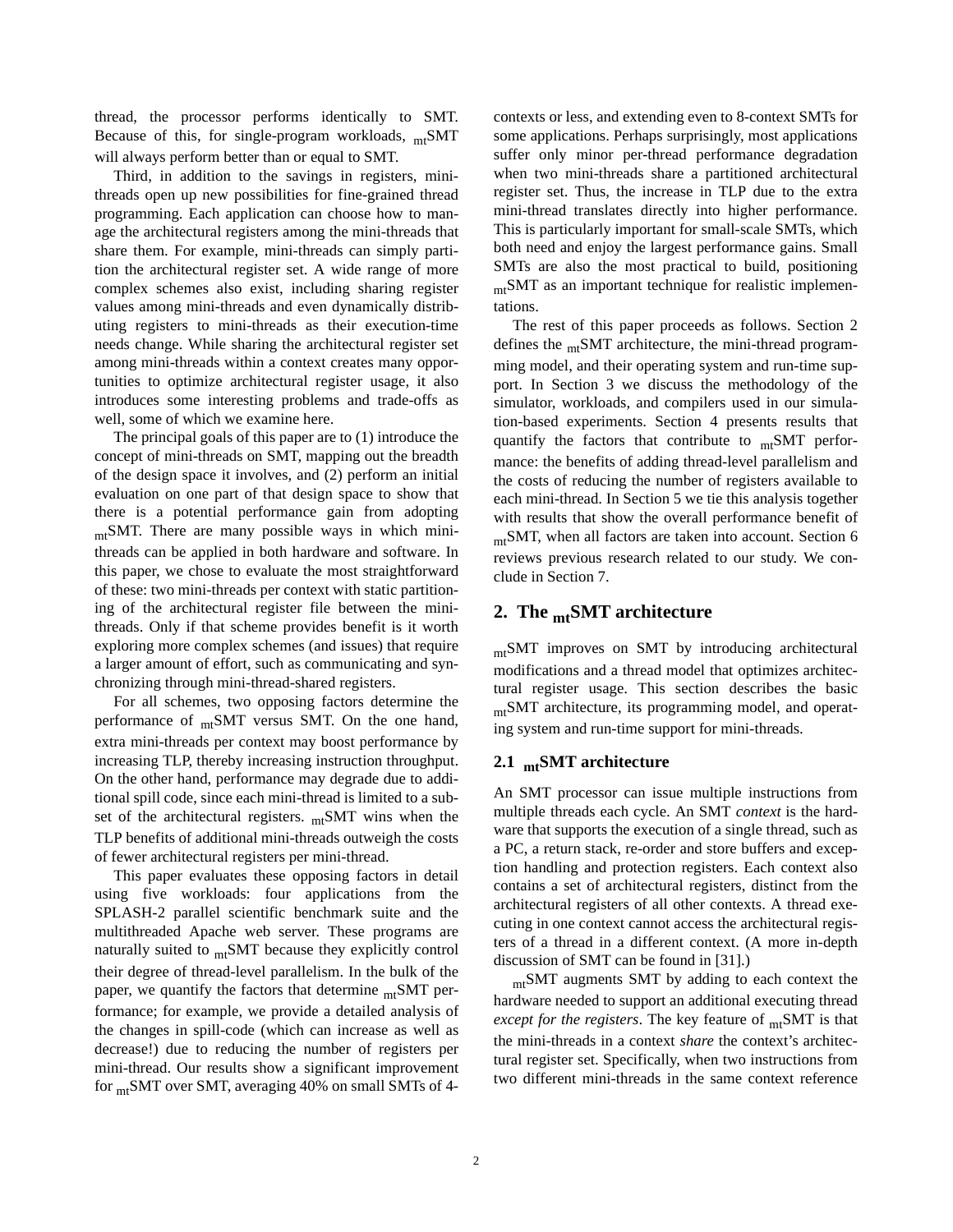the same *architectural* register, they inherently reference the same *physical* register, accessing the same value. Note that the register renaming hardware has not changed − the mapping from architectural registers to physical registers proceeds exactly as it does on SMT. What has changed is the way that architectural register numbers are mapped to locations in the renaming table (and from there renamed to physical register numbers). Figure 1 depicts this register sharing on an  $m_{\text{int}}\text{SMT}_{2,2}$ . The mini-threads executing on the two PCs in each context map the same architectural register set.

mtSMT requires hardware similar to adding extra contexts to SMT. For example, a 4-context  $_{mt}$ SMT with 2 mini-threads per context closely resembles an 8-context SMT in terms of the number of mini-thread hardware resources, such as re-order and store buffers and return stacks. A few additional registers are also required beyond that on a 4-context SMT to support per-mini-thread exception handling and protection (~22 registers on the Alpha 21264 [8]). However,  $m$ <sub>5</sub>SMT has the reduced register hardware, renaming complexity and register file access time of the 4-context SMT.

Although the implementation of architectural register sharing between mini-threads on  $m$ <sub>th</sub>SMT requires minimal hardware modification, the sharing itself creates a very different architectural interface. We begin with new terminology. Analogous to a context on SMT, a *mini-context* refers to the hardware necessary to execute a mini-thread. The architectural interface of a mini-context resembles that of an SMT context, including the architectural register set. However, on  $m<sub>mt</sub> SMT$ , all mini-contexts within the same context share this architectural register set. Therefore a mini-thread must manage the sharing of its registers in cooperation with the other mini-threads that execute within the same context. i.e., a mini-thread must be specifically compiled to execute in a mini-context.

The following section describes how mini-threads manage the sharing of their register sets.

### 2.2 <sub>mt</sub>SMT programming model

On SMT, a program begins execution when the operating system first schedules it on a context, starting at the main program entry point. Later, the program may fork an additional thread by calling a *thread-fork* function and passing it the starting PC for the new thread. After the fork, the original thread continues executing in its context and the new thread begins execution on a different context. Each thread references its own distinct set of (architectural and physical) registers; threads communicate through shared memory.

On  $m$ SMT, a program starts as a single mini-thread at



**FIGURE 1. Register sharing among mini-threads on** an <sub>mt</sub>SMT<sub>2.2</sub>. There are two hardware contexts, each supporting two mini-threads that share architectural registers within the context.

the main program entry point and executes in one of the mini-contexts. To create a second mini-thread, it calls a *mini-thread-fork* function. The two mini-threads share the same architectural register set, and, because they were compiled as a mini-threaded program, they have arranged *a priori* (through the compiler) to coordinate their register usage.

Mini-threads can manage their registers in a variety of ways, including statically or dynamically partitioning registers among mini-threads, sharing registers, i.e., sharing values, or a combination. Our models for register set sharing are similar to those proposed by Waldspurger and Weihl [34] for the April coarse-grain multithreaded processor [1].  $_{\text{mt}}$ SMT permits all of these variations, because the application controls what register allocation is used and when. In all cases a compiler would have to compile a mini-thread for a specific scheme.

As an initial evaluation of mini-threads, this paper focuses on one of these alternatives: statically partitioning each architectural register set in half between two minithreads. There are two ways to achieve this partitioning. In the first, each mini-thread is compiled for different architectural registers within a register set. An alternative strategy compiles both mini-threads for the *same* subset of the architectural registers and differentiates between them with an extra software-programmable state bit. The decode stage of the pipeline inserts this bit into the highorder bit of an instruction register field before accessing a register. Thus, the bit is set to 1 on the mini-context using the upper half of the register set, and to 0 on the other mini-context. With this scheme, an application compiled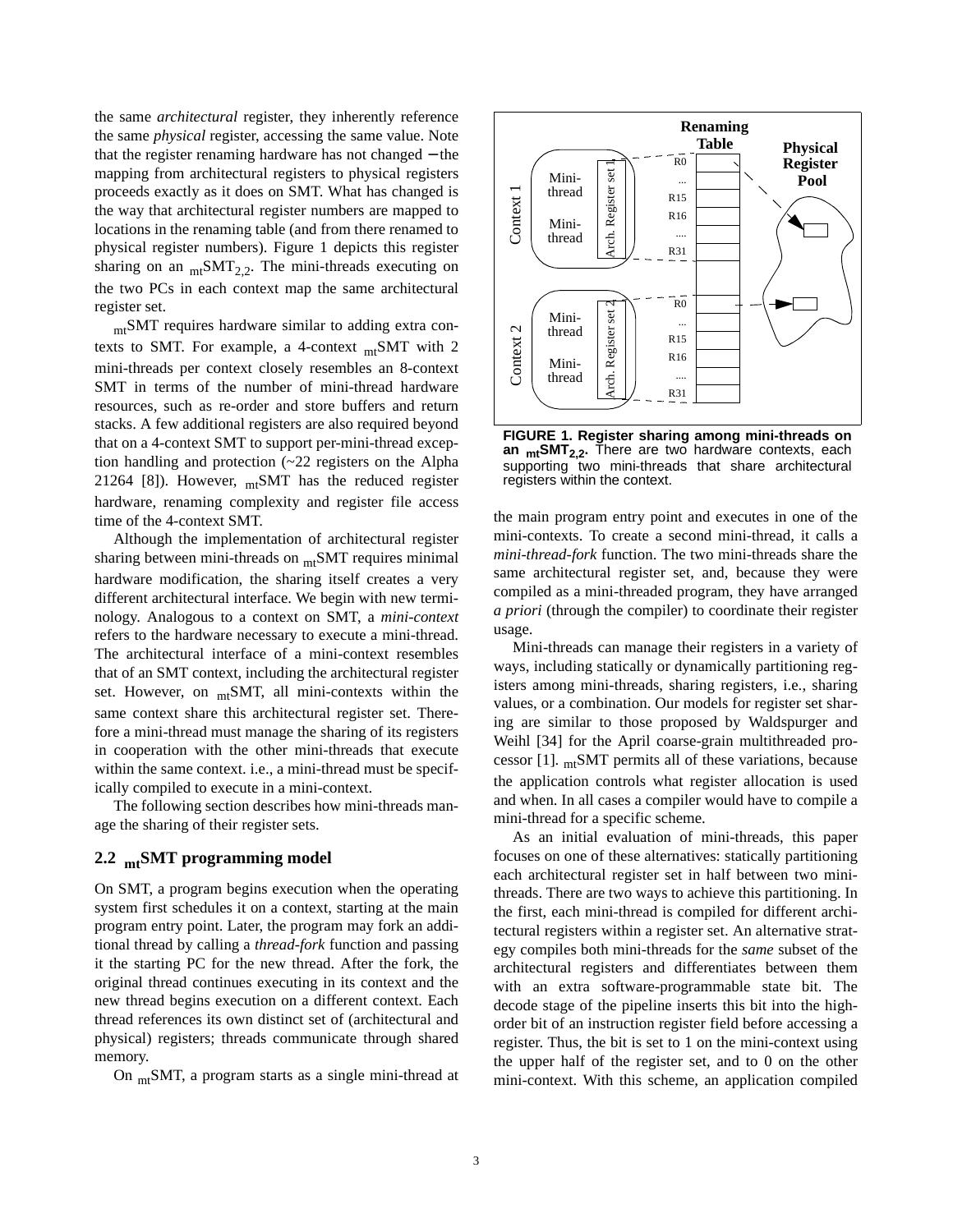to use the lower half of the register set will run correctly on either of the mini-contexts.

#### **2.3 Operating system and run-time support**

The new architectural model introduced by mini-threads creates several new operating system and run-time support issues. First, because mini-threads execute within both run-time and OS procedures, those procedures must be compiled to use registers compatibly with the executing mini-thread. Second, when entered by one mini-thread, the OS must protect its registers from modification by other mini-threads executing in the same context, since they share the same architectural register set. Third, one or both of the OS and runtime must be modified to support minithread management operations.

We see two application environments for mini-threads and propose a run-time and OS support solution appropriate to each. One environment is dedicated and homogeneous, e.g., a dedicated server in which all threads run instances of the same code. The OS and runtime would be compiled specifically for this environment, to allow maximum concurrency. The second environment is heterogeneous, i.e., different contexts execute different programs, some multithreaded and some not. Here the standard OS and runtime could be used, with only one mini-thread in a context allowed to execute within them at a time (an approach also used on non-symmetric multiprocessors).

The first environment is exemplified by web servers. Here, all of the processes execute identical copies of the same server code, each handling a different request. The entire system is set up (statically) for that purpose (it is not, for example, running scientific programs at the same time). In this environment a single version of the OS and runtime executes, compiled to use half of the register set. The hardware partition bit described in Section 2.2 allows a single OS/runtime image to execute on either mini-context and isolates each mini-thread's registers from the other's. When the partition bit is used, the mini-contexts are indistinguishable from distinct contexts on an SMT, albeit with fewer architectural registers. Hence, OS and runtime code that manages contexts on SMT can manage mini-threads with minimal modification. (Most of the OS can be compiled automatically to use half of the register set, except for the small number of assembly language files, which require manual register specification.)

This OS and runtime solution grants complete freedom to mini-threads to execute independently. Specifically, both mini-threads in a context may execute in the OS simultaneously, a performance-critical capability for OSintensive workloads such as Apache (which spends 75% of its time within the OS [25]). This performance advantage comes at the price of a loss in mini-thread flexibility to manage their common architectural registers. All mini-

threads must partition the register set identically and cannot share any register values. Because of their homogeneity, mini-threads in web-server-like workloads perform well despite this restricted functionality.

The second environment is typified by a multiprogrammed workload in which some programs use minithreads and others do not. In this environment we execute a single operating system image compiled to use the *full* architectural register set, as on a standard SMT. The OS remains mostly ignorant of mini-threads, deferring minithread management to the runtime.

Applications that choose not to use mini-threads execute in the OS exactly as on SMT. However, when a minithreaded application traps into the OS, the hardware blocks all other mini-threads in the same context. This guarantees that only one mini-thread per context executes in the kernel at a time, thereby protecting shared kernel registers from the actions of other mini-threads. On a normal SMT, the kernel saves the PC and registers on a trap before executing; for  $m<sub>mt</sub>$ SMT, we modify the trap handler to save the PCs, registers, and mini-thread IDs of both the *trapping* mini-thread and the *blocked* mini-threads within the context. After saving this state, the OS continues normal execution within the full register set; the mini-thread state is then restored on return to user mode. The OS remains ignorant of mini-threads, except for the extra state saved and restored on traps.

The Tru64 UNIX OS that we use already supports a form of scheduler activations [2], which allows the kernel to communicate thread activity to the pthreads runtime. A scheduler activation is a kernel upcall into the user-level threads package that alerts it about kernel scheduling events. This kernel-to-runtime communication is modified to also include information about blocked mini-threads in a context. If a trapping mini-thread blocks in the kernel, the kernel communicates the PC, registers, and minicontext ID of the other (hardware-blocked) mini-threads as part of an upcall to the user-level runtime system. The pthreads runtime views mini-threads as simply user-level threads that have scheduling constraints, and hence, it requires few modifications. In our example, when the runtime receives the kernel upcall, it can place the hardwareblocked mini-threads on a queue; when the event that caused the trapping mini-thread to block in the kernel is resolved, the kernel again performs a runtime upcall, this time identifying the state of the trapping mini-thread to the runtime, which then schedules all mini-threads in the context to run.

In a statically partitioned, two-mini-thread environment this requires two versions of the runtime, one compiled for each register usage convention (i.e., 16 and 32 registers). Each application links to its appropriate version. There is ample precedence for multiple runtimes on a single plat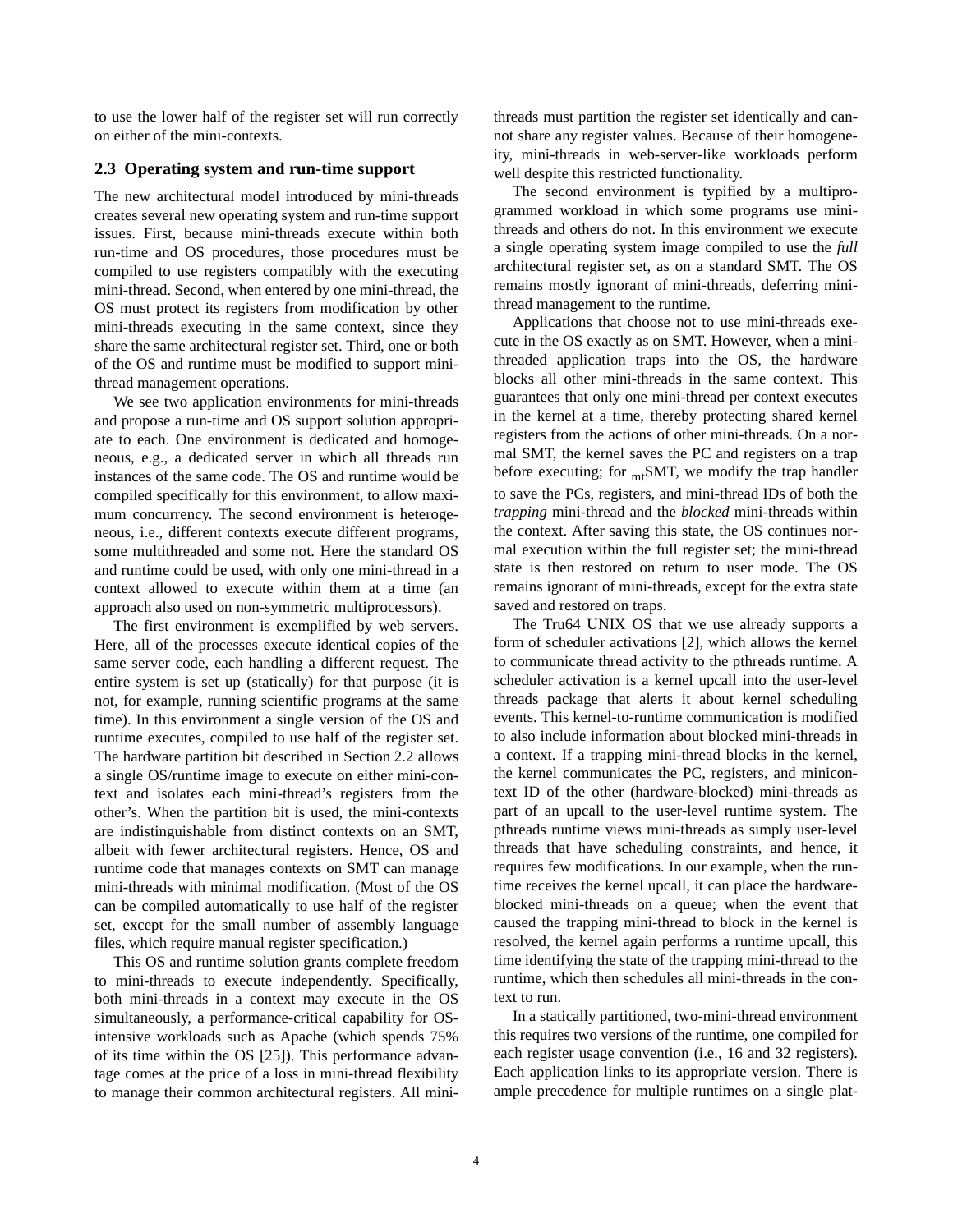form. For example, Microsoft Windows OS supports multiple versions of library routines; 32-bit and 64-bit programs executing on 64-bit x86-compatible processors have to link to different versions. Similarly, many applications already install private versions of library routines for their own use. In SPLASH-2-like workloads all threads are compiled to use the same runtime, and therefore avoid the issue of multiple runtime copies.

In summary, we take two approaches. For the server approach, which is OS-intensive, we recompile the OS and runtime to allow mini-threads in a context to execute them simultaneously, at the cost of limiting register-sharing flexibility among mini-threads. For the multiprogramming approach, we place no restrictions on register usage and sharing among mini-threads, but allow only one minithread within the OS at a time.

#### **3. Simulation and evaluation infrastructure**

In this section we describe the infrastructure and methodology used in our simulation-based experiments.

#### **3.1 SMT and superscalar simulation methodology**

Our simulator is an enhanced version of the Alpha-based SMT simulator used in [25]. It combines an executiondriven processor simulator with the SimOS [26] machine simulation framework. The processor simulator models the pipeline and the memory system in great detail. (Table 1 lists the base processor parameters; see [23] for a more complete list). The SMT pipeline consists of 9 stages, with 2 stages each dedicated to reading and writing the large register file. The superscalar simulations use a shorter 7 stage pipeline, since they lack the need for additional read and write stages. In this work all processors are configured identically except for the number of contexts and pipeline stages.

The SimOS framework allows us to include in our simulation all operating system activity, including PAL code, interrupts, and network activity. It models the privileged processor state and the non-processor components of a machine in enough detail to boot and execute a version of Compaq Tru64 Unix adapted to SMT.

We emulate  $m<sub>th</sub>$ SMT by compiling applications to use fewer registers and simulating the applications on a standard SMT. For example, to model an  $m_{\text{int}}\text{SMT}_{4,2}$  we compile an application into threads that use only 1/2 the normal registers and simulate it on an 8-context SMT. This methodological simplification does not affect performance; each context touches no more registers than would be available on  $m<sub>mt</sub>$ SMT. We choose this methodology because it greatly simplifies compilation and allows us flexibility in choosing which specific registers to use. Sec-

|  |  |  | <b>TABLE 1. SMT parameters.</b> |
|--|--|--|---------------------------------|
|--|--|--|---------------------------------|

| <b>Fetch Policy</b>       | 8 instructions per cycle from up to 2 contexts (the<br>2.8 ICOUNT scheme of [31])    |  |
|---------------------------|--------------------------------------------------------------------------------------|--|
| <b>Functional Units</b>   | 6 integer (including 4 Load/Store and 1 Synchro-<br>nization unit); 4 floating point |  |
| <b>Instruction Queues</b> | 32-entry integer and floating point queues                                           |  |
| <b>Renaming Registers</b> | 100 integer and 100 floating point                                                   |  |
| Retirement bandwidth      | 12 instructions/cycle                                                                |  |
| TLB                       | 128-entry ITLB and DTLB                                                              |  |
| <b>Branch Predictor</b>   | McFarling-style, hybrid predictor [16]                                               |  |
| <b>I</b> cache            | 128KB, 2-way set associative, single port<br>2 cycle fill penalty                    |  |
| Dcache                    | 128KB, 2-way set associative, dual ported<br>2 cycle fill penalty                    |  |
| L <sub>2</sub> cache      | 16MB, direct mapped, 20 cycle latency, fully<br>pipelined (1 access per cycle)       |  |
| $L1-L2$ bus               | 256 bits wide, 2 cycle latency                                                       |  |
| Memory bus                | 128 bits wide, 4 cycle latency                                                       |  |
| <b>Physical Memory</b>    | 128MB, 90 cycle latency, fully pipelined                                             |  |

tion 3.3 discusses compiler support in more detail.

### **3.2 Workloads**

We evaluate  $m<sub>th</sub> SMT$  on five programs: the Apache web server [3] and four applications from the SPLASH-2 benchmark suite [29]. All are naturally suited to SMT, because they are parallel applications that control their degree of parallelism. Apache adapts to more contexts by processing more requests in parallel, and SPLASH-2 forks multiple threads via a command-line argument.

Apache is a popular, public-domain Web server run by the majority of Web sites [19]. We generate requests with SPECWeb96, a web server performance benchmark [28]. We configure Apache with 64 server processes and SPECWeb with 128 clients that provide requests. To match the speed of the simulated server, we execute three synchronized copies of SimOS on a single Alpha: one executing Apache and two running copies of SPECWeb with 64 clients each. [25] describes this setup in more detail.

SPLASH-2 is a suite of explicitly parallel scientific applications. We evaluate four programs from this suite: Barnes, Fmm, Raytrace, and Water-spatial. We adapt each application to SMT by replacing the heavyweight synchronization primitives with the faster SMT hardware lockbased synchronization primitives [33].

Traditional throughput metrics such as IPC may not accurately reflect overall speedup for threaded programs. Instead, we use a higher-level performance metric of *work per unit time* as the basis for comparison. To define equivalent units of work, we modified each application to insert special markers at appropriate points in the code to indicate the progress that a particular thread has made. Our metric counts markers per unit time, where a marker corresponds to a unit of work.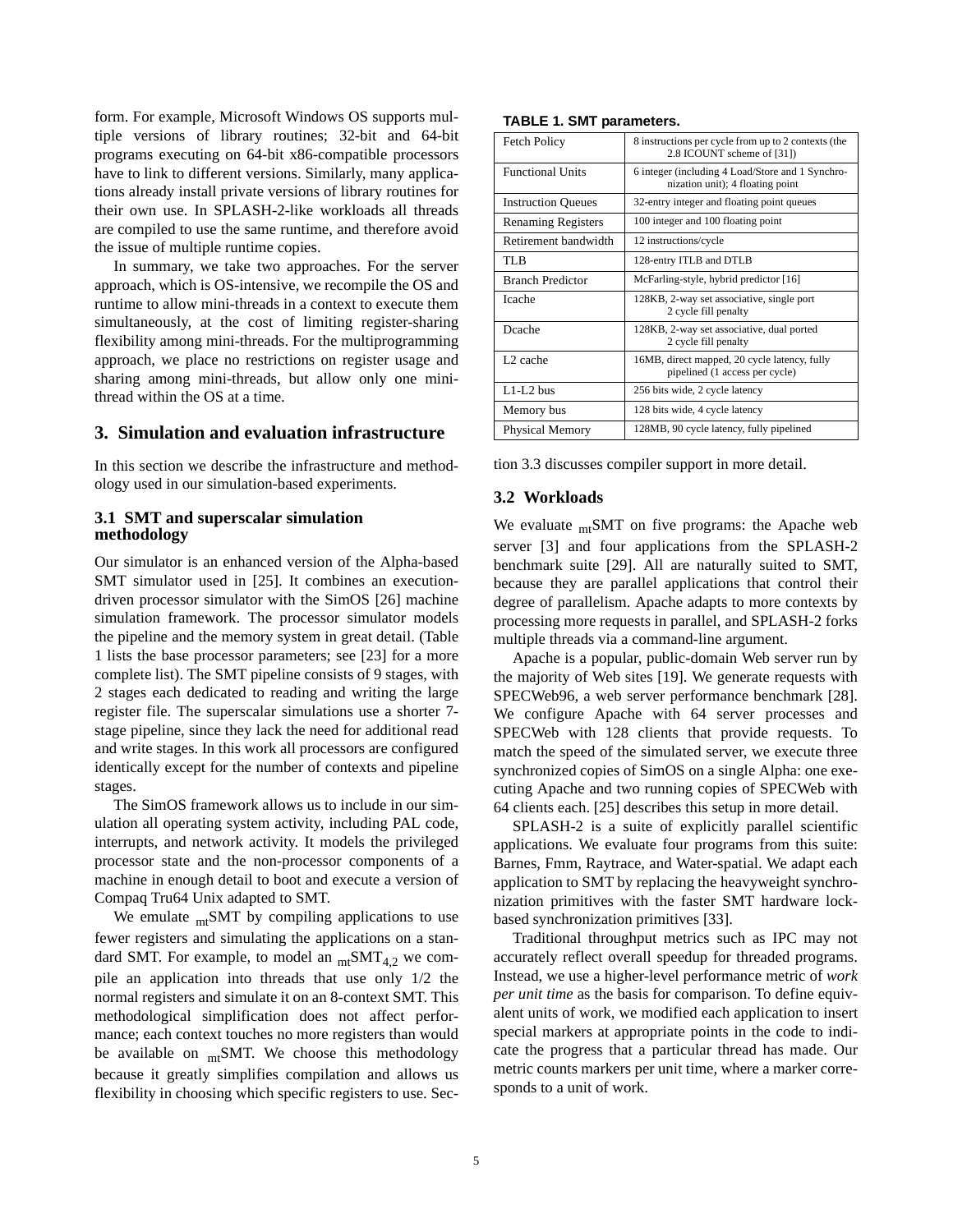#### **3.3 Compiler methodology**

In this work we compile applications to use only 1/2 of the architectural register set for each <sub>mt</sub>SMT configuration. We employed a combination of Gcc 2.95.3, a modern, widely-used, open-source compiler, and Compaq C 6.4, the closed-source compiler for Tru64 UNIX systems. Gcc provides a simple command-line option to control which architectural registers are available to the register allocator when compiling a program. We compiled the SPLASH-2 applications with Gcc.

Apache requires special compiler methodology. While the SPLASH-2 applications spend a negligible amount of time in the kernel (less than 1%), Apache spends a full 75% of execution cycles in the operating system. Because OS behavior dominates the performance of this workload, any evaluation of Apache must include it.

We compiled the OS for  $m<sub>mt</sub>$ SMT with Compaq's C compiler (Gcc is unable to compile it). The Compaq C compiler lacks Gcc's simple command-line option to control register allocation. Instead, it supports a set of pragmas that manipulate register usage, and require manual modifications to each OS source file. For this study, we modified enough files to cover 57% of all dynamic OS instructions when executing Apache. To compensate for the unmodified portions of the kernel, we extrapolated the trends observed over the modified regions of the OS to the entire OS. We applied the same methodology to factor out the twelve percent of Apache's dynamic instructions that are from user-level shared libraries (we did not recompile shared libraries).

Modeling  $m<sub>th</sub>$ SMT on SMT as described in Section 3.1 lets multiple mini-threads execute in the OS simultaneously. This corresponds to the OS-intensive environment described in Section 2.3. While this environment suits Apache, the SPLASH-2 applications would most likely execute in the environment in which other minithreads in a context block when one traps. We do not explicitly model this blocking, but take it into account arithmetically. Our calculations suggest that the impact of blocking on our results would be only 1%, because SPLASH-2 spends so little time in the kernel.

# **4. Evaluating the register / mini-thread trade-off**

<sub>mt</sub>SMT allows applications to make a trade-off between one thread per context with a full architectural register set, or multiple mini-threads per context, each with a subset of the architectural register set. Two factors determine the efficacy of this trade-off: (1) the performance *benefit* due to the extra executing mini-threads, and (2) the performance *degradation* due to fewer available registers per

mini-thread. For each of these factors, there are also two levels of potential impact. At the hardware level, each can improve or degrade IPC, and at the software level, each can alter the number of instructions per unit of work. Of these four factors, two are straightforward. The extra minithreads allow the processor to take advantage of greater TLP, possibly increasing throughput, while the reduction in the number of registers per mini-thread burdens the register allocator, possibly resulting in increased spill code. The other two factors reflect less obvious effects. First, the extra spill code can impact cache performance, affecting IPC. Second, an increase in the number of mini-threads can increase total thread overhead, altering the number of instructions executed.

These four factors completely describe  $m<sub>th</sub> SMT$  performance relative to a traditional SMT processor. In the interests of space, the following sections investigate only two of these, the IPC benefit of increased TLP and the increased instruction count due to fewer registers per minithread. Section 5 then presents overall  $_{mt}$ SMT performance, and quantifies the relative impact on performance of all four factors.

#### **4.1 Throughput improvement due to the extra mini-threads**

This section measures the maximum throughput improvement due solely to the addition of extra mini-threads, i.e., due to the increase in thread-level parallelism. We can compute this effect by measuring the boost in throughput that is provided by a conventional SMT with the number of hardware contexts equal to the total number of minithreads. For example, to calculate the maximum TLP benefit of  $_{\text{mt}}\text{SMT}_{2,2}$  over the base 2-context SMT without mini-threads, we compare a 4-context SMT with a 2-context SMT. Comparing throughput on these two SMT machines isolates the throughput improvement from any effects of the reduced number of registers.

The top of Figure 2 graphs SMT throughput for all SMT sizes corresponding to the  $m$ <sub>t</sub>SMT configurations that we evaluate, ranging from a superscalar up through a 16-mini-thread machine. The table at the bottom of Figure 2 shows, for each  $_{\text{mt}}$ SMT, the percentage improvement in IPC over its base SMT due to the extra mini-threads. Each entry in the table represents a rough upper bound on the potential performance improvement of <sub>mt</sub>SMT.

In most cases, doubling the number of mini-threads increases instruction throughput, and the benefit diminishes as the number of contexts increases. This is reflected by the levelling off of IPC in the graph and by the decreasing percentage IPC improvement with increasing base SMT size in the table. For example, on a 2-context SMT, the boost in IPC due to doubling the number of contexts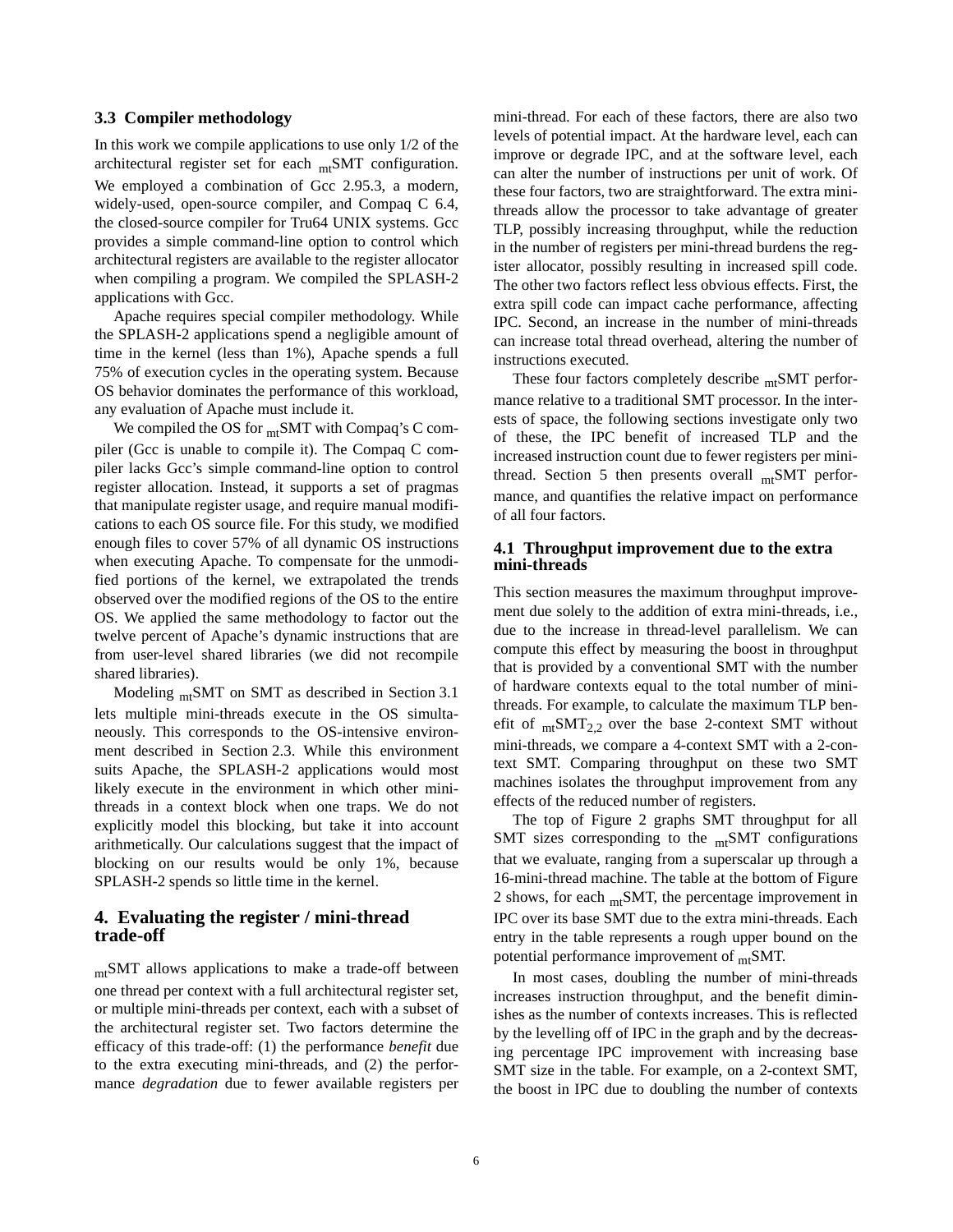

**FIGURE 2. Improvement in throughput due to extra contexts.** The graph shows the IPC of a range of SMT sizes. The table lists the component of  $_{\rm mt}$ SMT IPC performance due solely to the extra mini-threads. For example, the  $_{\rm mt}$ SMT<sub>22</sub> column shows the percentage IPC improvement of a 4-context SMT over a 2-context SMT.

averages 40% over all workloads (the maximum is 60%), while on an 8-context SMT, the benefit averages only 9%. In other words, extra contexts are most valuable for small SMTs, which have difficulty providing enough sources of instructions to fully utilize the machine; but because the processor's execution resources are finite, the marginal benefit of additional contexts decreases as the number of contexts increases. Nonetheless, with the exception of water-spatial, adding mini-contexts provides additional instruction throughput to any base SMT.

Apache and Water-spatial embody two extremes of sensitivity to the additional TLP provided by mini-threads. Apache benefits the most from extra contexts. Its poor superscalar performance deserves most of the blame [25]. At the opposite extreme, Water-spatial squanders extra contexts. Part of the reason that Water-spatial does not successfully leverage increased TLP is its relatively high superscalar IPC. In general, the more a single thread can utilize a processor, the less opportunity exists for other instruction sources (i.e., other threads) to further increase utilization. Two other factors also limit Water-spatial's performance, and, in fact, cause IPC to drop as the number of contexts increases: the D-cache miss rate balloons from 0.3% on a 2-context SMT to 20% with 16 contexts, and the average percentage of cycles a context is blocked on a user-level lock rises from 17% to 25%.

#### **4.2 Extra instructions due to fewer registers**

This section measures a second factor affecting the register/mini-thread trade-off: the change in the number of instructions per unit of work as the number of available

registers decreases. To quantify the change, we compared each workload executing on two machines: an  $m<sub>mt</sub>$ SMT, and a conventional SMT with the same number of contexts as the  $_{\text{mt}}$ SMT has mini-contexts. The two machines differ only in the number of architectural registers available to each thread; comparing them therefore isolates the effect of reducing the number of registers per mini-thread.

Figure 3 graphs the percentage change in dynamic instructions due to fewer architectural registers for each  $m$ tsm<sup>c</sup> configuration. With the exception of Fmm, the applications are remarkably insensitive to the number of available registers. The increase in dynamic instructions ranged between 16% for Fmm to -7% for Barnes, with an average of 3%.

For one application, Barnes, the amount of spill code *decreases* as registers become scarce, dropping an average of 7%. The entire reduction occurred in one procedure in which the register allocator substituted caller-saved registers for callee-saved registers when the number of architectural registers was reduced. Consequently, mandatory spills at procedure entry and exit were replaced with a smaller increase in spill code in the interior of the calling procedure.

The results for Apache provide our first glimpse into the sensitivity of the operating system to the number of available registers. In fact, the graph slightly overstates kernel sensitivity, because it combines user and kernel instruction counts, and Apache's user-level instruction count rise is relatively larger (4%). Factoring out the userlevel behavior leaves kernel instruction counts that barely budge upwards 0.8% as the number of architectural regis-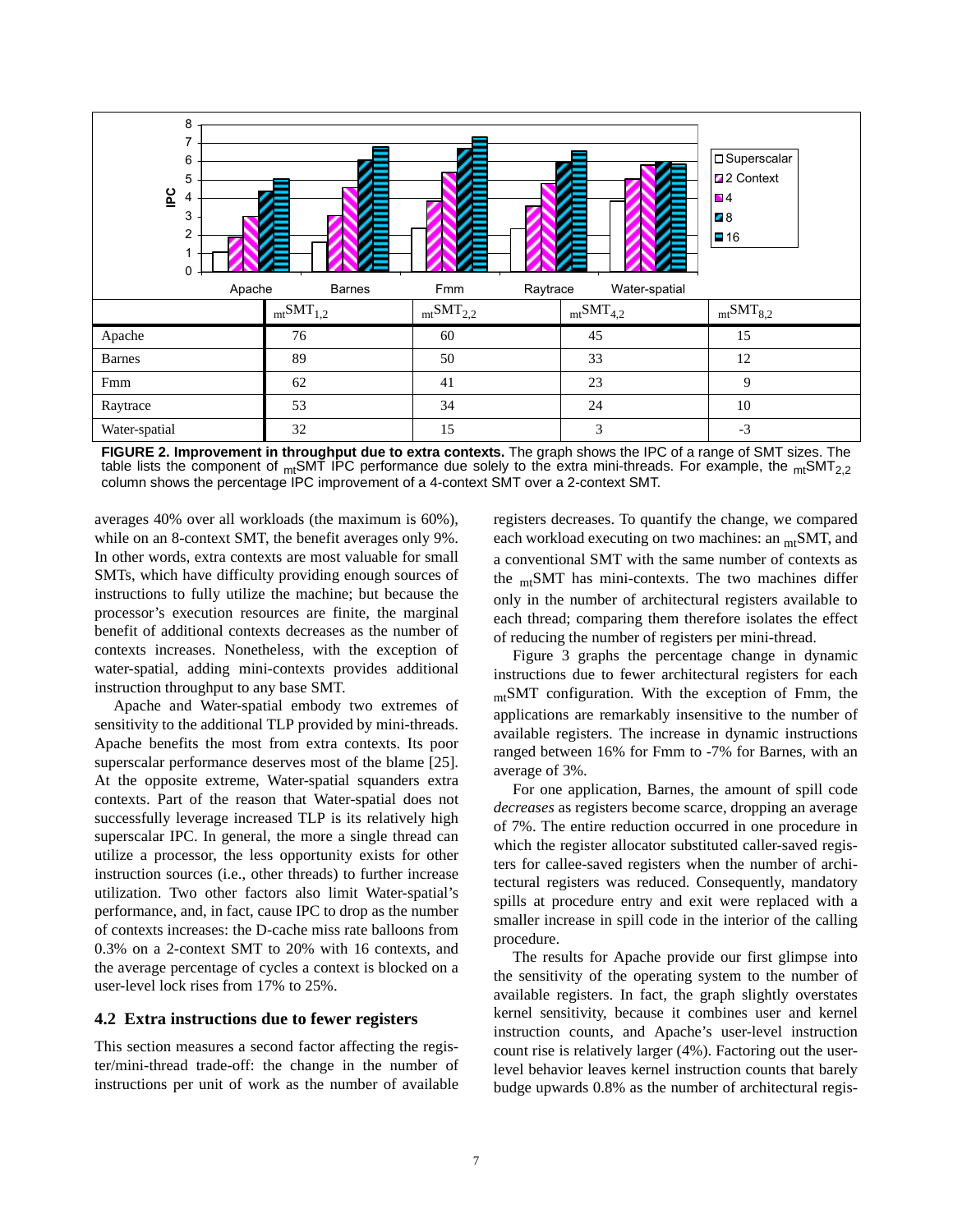

**FIGURE 3. Change in instruction counts due to fewer registers per thread on <sub>mt</sub>SMT. Each bar measures the** percentage change in instruction counts between an <sub>mt</sub>SMT configuration and an SMT which has the same number of contexts as the total number of mini-contexts in the  $_{mt}$ SMT.

ters decrease! Two factors contribute to the kernel's insensitivity to a reduced register set. First, the frequency of pointer usage in the kernel prevents the register allocator from keeping many values in registers. Second, simple operations with short-lived values, such as checking permissions or error conditions, dominate OS activity, leading to a low average number of simultaneously live values.

For most programs, loads and stores to the stack, primarily for procedure call handling, constitute the bulk of spill instructions that are generated with the 32-register compile. As the number of available registers decreases, the rise in stack operations causes the total number of loads and stores to increase slightly from an average of 32% to 37% of all instructions. In addition, spilling within a procedure rather than around procedure calls begins to dominate, with the largest increase coming from register moves. Two effects contribute to the increase in non-loadstore spill code as the number of available registers decreases. First and foremost, the compiler generates more register-to-register moves to shuffle values within the restricted set of architectural registers. Second, the register allocator chooses to undo simple CSE optimizations and recompute some constant values rather than spill them to memory, thereby generating extra non-load-store operations. [24] breaks down spill code in more detail.

#### **4.3 Summary**

Overall, adding mini-contexts increases TLP, significantly boosting IPC in most, but not all configurations. We observe increases in IPC solely due to this effect ranging from 89% down to -3%. On the other hand, reducing the number of available registers per mini-thread generally degrades performance due to increased spill code. The extra spill code both increases the dynamic instruction count and negatively impacts IPC by raising the number of Dcache and DTLB misses (data not shown).

## **5. Performance on <sub>mt</sub>SMT**

The previous section examined in isolation two of the four factors that contribute to  $_{mt}$ SMT performance. This section addresses two remaining questions. First, how do the four factors relate in importance to each other? And second, does <sub>mt</sub>SMT improve overall performance?

To enable an intuitive comparison of the different factors, in this section we present a stacked bar chart (Figure 4) that combines the impact of each factor on  $_{\text{mt}}$ SMT's performance relative to SMT. We cannot graph the factors directly, because they are related multiplicatively (see [24] for the derivation), and a stacked bar chart expresses additive relationships. To convert the relationship of the factors to an additive one, we take the logarithm of each factor, representing each log term as a bar segment. The advantage of graphing the logarithm of each factor is that the relationship between bar heights becomes intuitive. Two factors of equal magnitude will be the same height, and if they have different signs, they will cancel each other's effect on performance.

The triangles in Figure 4 signify the overall performance improvement of  $m$ SMT over SMT, taking into account the factors' positive and negative effects. The magnitude of a bar segment measures the contribution to speedup of a particular factor. Note that the height of any bar or combination of bars can only be interpreted against the y-axis if it is transposed to the origin. Table 2 echoes the triangles in the graph, reporting the total percentage  $m$ tSMT speedup.

Apache benefits the most from mini-threads and these benefits appear on all  $_{\text{mt}}$ SMT configurations. However, the greatest performance improvement occurs on the smallest SMTs, where TLP is the most limited. For example, adding an extra mini-thread to a superscalar (the bar at the left of the graph) increases Apache's request throughput 83%. As the size of the SMT grows, the performance improvement due to mini-threads progressively decreases. However, even on an 8-context SMT, trading off registers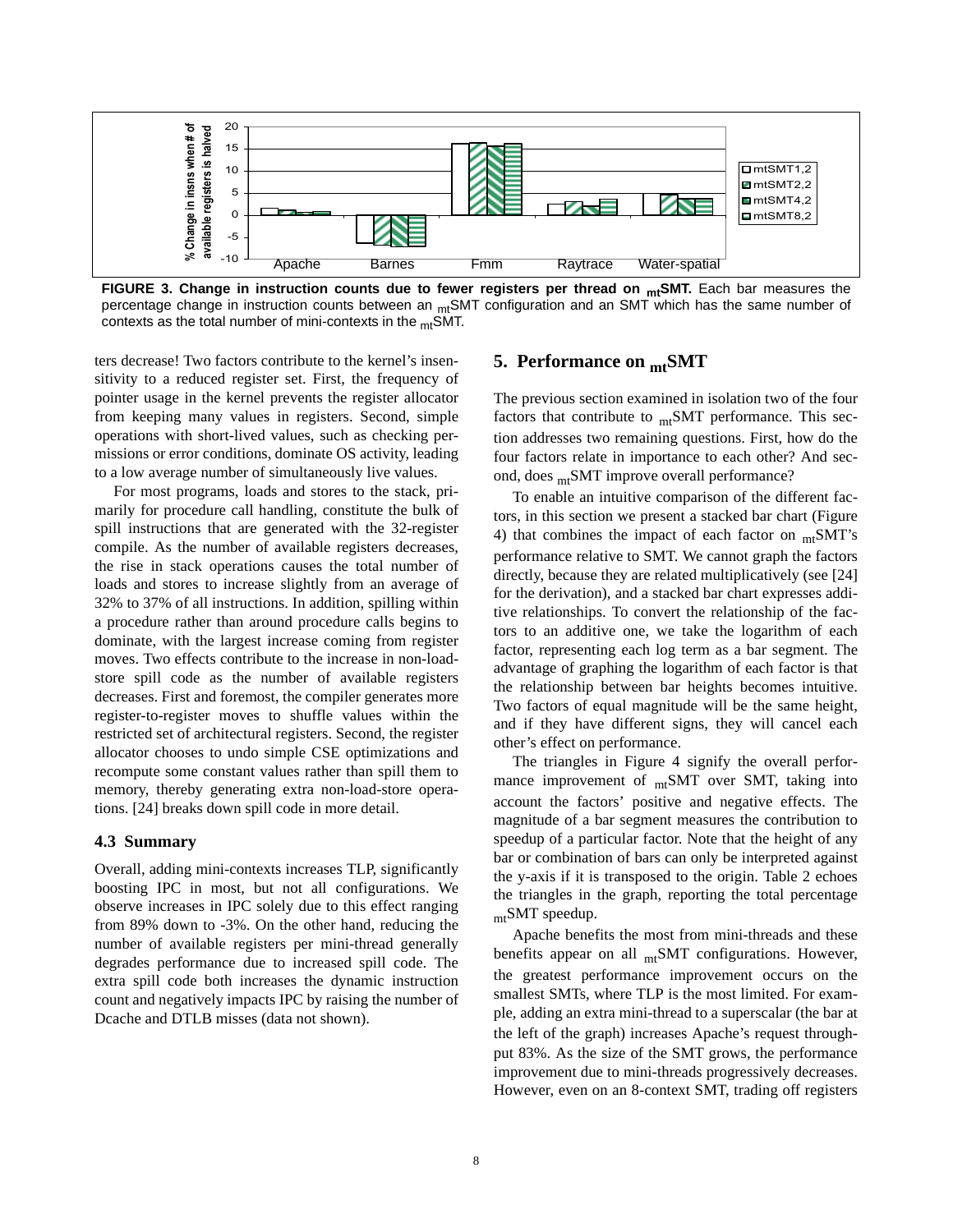

FIGURE 4. Performance improvement of <sub>mt</sub>SMT over SMT, broken down by factor. The x-axis enumerates different <sub>mt</sub>SMT configurations, arranged in order of increasing total number of mini-contexts. Each column consists of four bars and measures the speedup of <sub>mt</sub>SMT compared to the corresponding base SMT. Each of the four segments of each bar measures the change in performance due to that factor. The y-axis indicates percentage speedup. Note that the y-axis scale differs for each application. The triangle in each column represents the sum of the heights of the bars in the column which equals the total  $_{\text{mt}}$ SMT speedup.

for contexts boosts request throughput by  $10\%$ <sup>1</sup>.

The SPLASH-2 applications also benefit from minithreads, although on average less than Apache. Minithreads improve the performance of all applications on the smaller SMTs. For example, speedups on a 2-context SMT lie between 8% to 53%, with a median improvement of

32%. For half of the applications, the improvement also scales to larger SMTs. Barnes and Raytrace see speedups averaging 32% with 4 contexts and 9% with 8. The other two applications do not benefit on either of the larger SMTs, with average performance degrading by 4% and 20% on the 4- and 8-context SMTs, respectively.

The magnitude of each factor explains why performance improves so much. For most applications and most  $_{\text{mt}}$ SMT configurations, the IPC boost due to extra minithreads far dominates any other factor. With the exception of Fmm and Water-spatial executing on larger SMTs, the

<sup>1.</sup> At 16 contexts, hardware context 0 becomes a performance bottleneck, because certain OS activities such as network interrupts are funneled through it, resulting in 20% idle time on other contexts.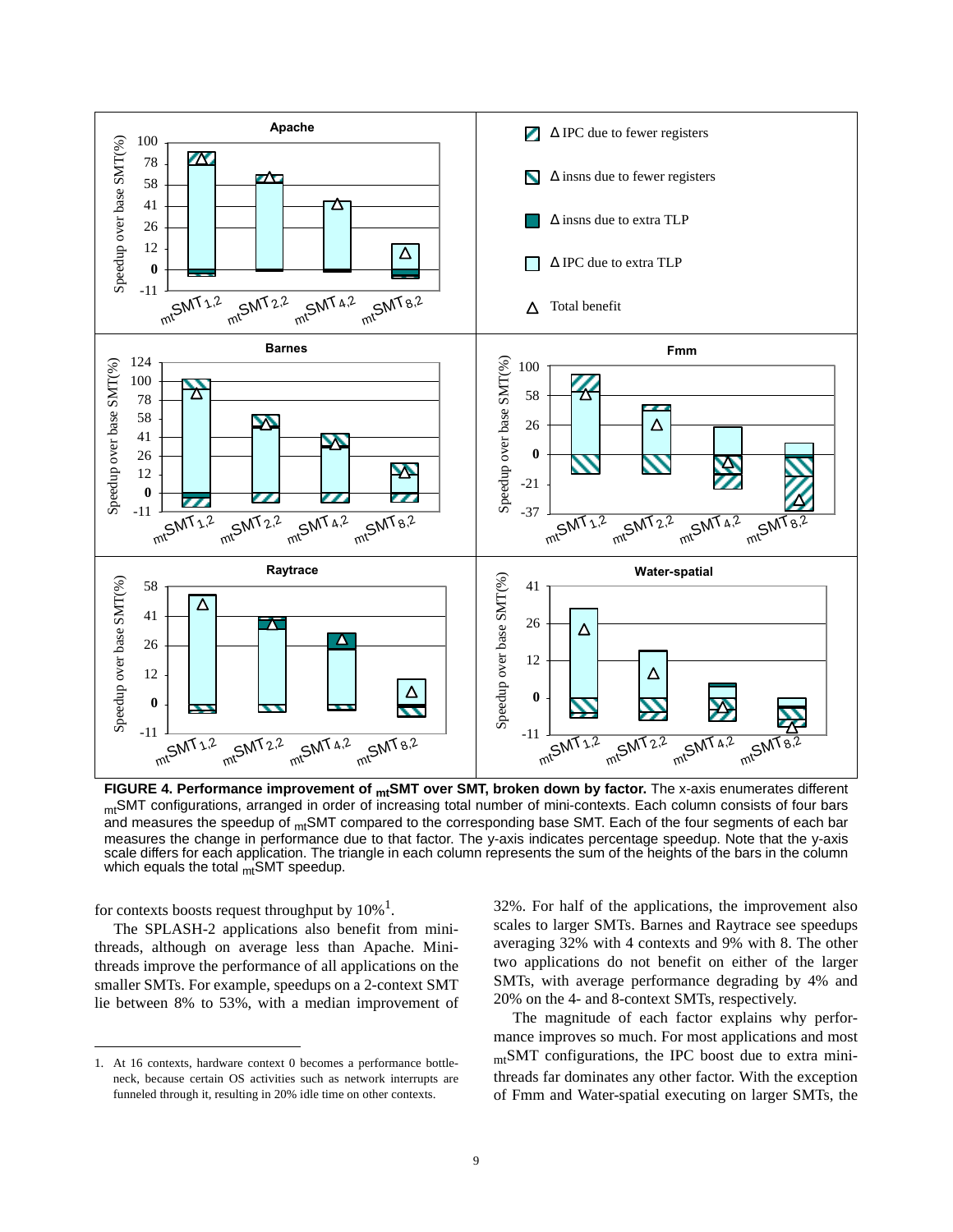|               | $m t$ SMT <sub>1,2</sub> | m <sub>2,2</sub> | m <sub>1</sub> SMT <sub>4,2</sub> | m <sub>5</sub> MT <sub>8,2</sub> |
|---------------|--------------------------|------------------|-----------------------------------|----------------------------------|
| Apache        | 83                       | 66               | 43                                | 10                               |
| <b>Barnes</b> | 85                       | 53               | 36                                | 14                               |
| Fmm           | 60                       | 26               | -6                                | $-30$                            |
| Raytrace      | 48                       | 37               | 29                                |                                  |
| Water-spatial | 24                       |                  | $-3$                              | -9                               |

**TABLE 2. Total percentage <sub>mt</sub>SMT speedup** 

IPC benefit of the extra mini-threads averages 41%. Reducing the number of available registers has little effect on performance, allowing the IPC boost to translate directly into improved overall  $_{mt}$ SMT performance. The performance decline from decreasing the number of registers available to each mini-thread (effect on IPC combined with executing more instructions) averaged only 2%.

For Fmm and Water-spatial, the large cost of reducing the number of registers and the relatively small boost in IPC due to extra mini-threads meant that  $_{\text{mt}}$ SMT did not pay off for larger SMT configurations. The overall impact of reducing the number of registers averaged -29% for Fmm and -6% for Water-spatial. In contrast, the overall benefit of the extra mini-threads averaged only 15% and 1%, respectively, insufficient to overcome the cost of the reduced number of registers.

Surprisingly, the IPC impact of the increase in instructions equaled or exceeded that of the instructions themselves. In 35% of all configurations and applications examined, the IPC impact of fewer registers exceeded the percentage increase in the dynamic instruction count. In 70% of all configurations, the IPC impact was at least 50% of that of the instruction count.

Overall, our results show that trading off registers for contexts improves performance, especially on the smaller SMTs that are characteristic of the first commercial implementations. In particular, performance improved by an average of 38% (averaged over all applications) on a 2 context SMT, with decreasing improvements on successively larger SMTs. In the above experiments, we forced applications to use mini-threads. If we allow them instead to use mini-threads only when advantageous (as they can do, since employing mini-threads is an application-specific decision), then the average performance improvement on 4- and 8-context SMTs is 22% and 6%, rather than 20% and -2%, respectively.

Finally, to further map out the mini-thread design space, we evaluated SPLASH-2 applications on  $m<sub>th</sub>$ SMTs with three mini-threads per context, compiling applications to use one third of the register set (with a few registers left over). On a two-context  $m$ tSMT, three minithreads raised the average performance improvement compared to SMT to 43% from 31% with two mini-threads.

On larger SMTs, they performed worse than two minithread <sub>mt</sub>SMTs, because larger SMTs benefit less from extra mini-threads and the even further reduced number of registers induced more spill code.

#### **6. Related work**

Many researchers have explored methods for conserving registers in various contexts. Closest to our work is Waldspurger and Weihl's study of register relocation [34] in the April/Alewife processor, a distributed shared-memory multiprocessor that uses software multithreading to tolerate latencies from remote memory references and failed synchronization attempts [1]. April executes one thread at a time until it incurs a miss, at which point a hardware trap signals the OS to context switch to another thread. Waldspurger and Weihl propose treating the 4 hardware contexts of the April CPU as a single large register file, partitioning the entire file in software. Their scheme uses a register relocation mask mechanism to offset thread-local register numbers into the large register file. The compiler must ensure protection between all of the threads executing on the machine; hence, all loaded threads are assumed to be part of a single application. Waldspurger and Weihl evaluate this scheme for April using a synthetic workload with stochastic run lengths and varying inter-fault latencies to show how utilization changes with inter-fault latency for alternative register management schemes.

In contrast, our work exists in a more realistic and modern hardware and software environment. We evaluate intra-context architectural register partitioning among mini-threads for an out-of-order, simultaneously-multithreaded CPU with multiple hardware contexts and register renaming. We simulate real parallel programs and a multithreaded server compiled for mini-threads, include operating system code, and we provide detailed measurement and analysis of all of the factors that influence performance.

Several researchers have investigated adding specialpurpose PCs with reduced register requirements to a superscalar, mostly for the purpose of improving performance of a primary thread by prefetching or warming up the branch prediction hardware [11, 4, 35, 27, 7]. These special purpose PCs usually lack an independent set of registers, and instead share registers with the primary register set and/or have private registers written by hardware. The special PCs begin execution on a cache miss or, alternatively, by request from the primary thread [35].

Mowry and Ramkissoon investigate software-based multithreading on an architecture in which a cache miss causes the processor to branch to a predetermined userlevel PC [18]. They set this PC to a light-weight contextswitch routine and suggest compiler-based register-file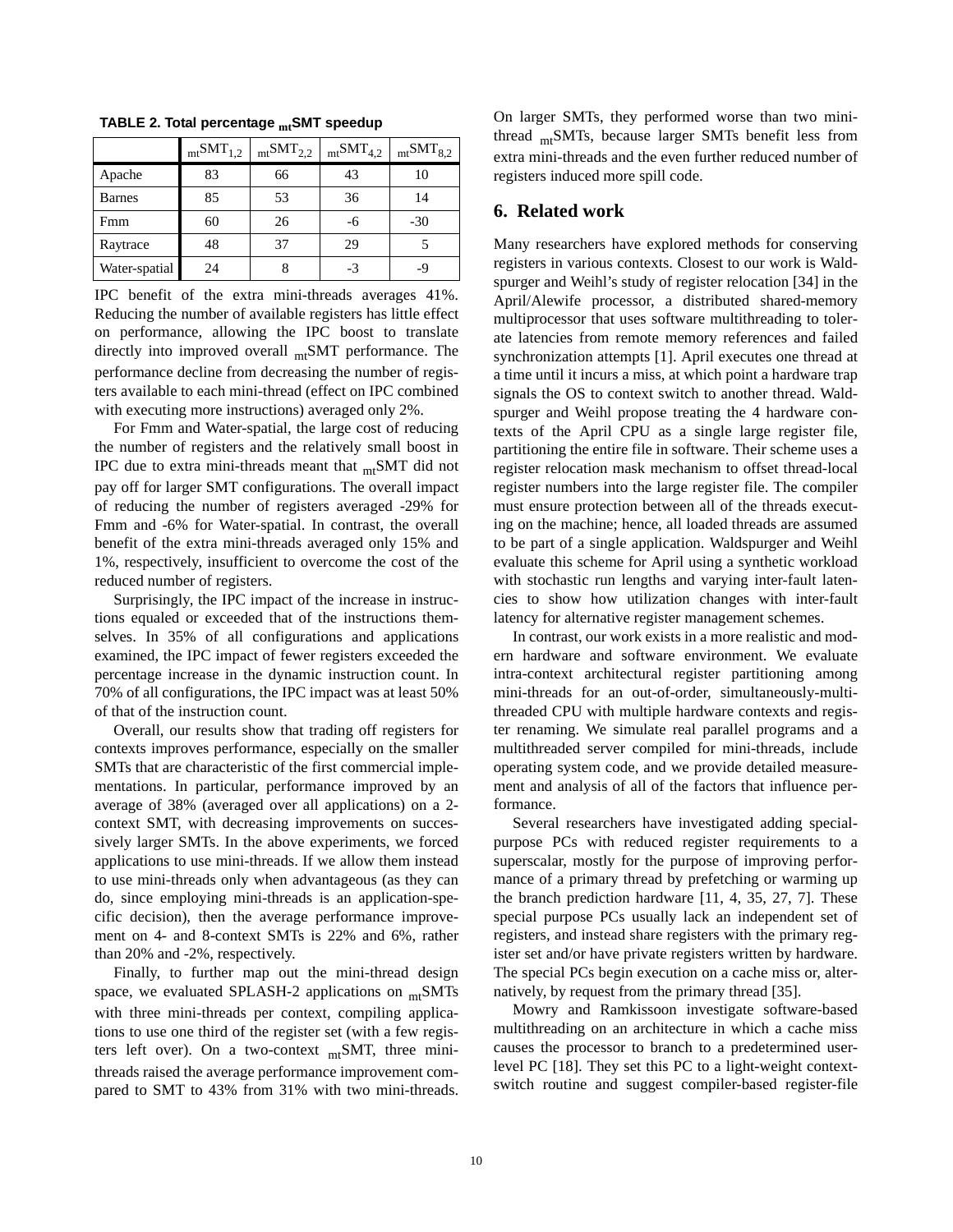partitioning to reduce context-switch overhead.

Multiple threads executing within a single stack frame and possibly a single register set have been investigated in the context of dataflow architectures on large parallel machines, such as \*T, pRISC, and TAM [20, 21, 10]. In these architectures, threads consists of only a few instructions, and are used to hide latencies of, for example, memory operations. The compiler manages register and stack frame usage between threads. This management is typically conservative because of the large number of threads and the uncertainty in their dynamic execution order. For example, threads may not rely on any values in registers when they begin execution.

Every architecture designer must decide how many registers to support in the ISA. Researchers have investigated the sensitivity of applications to the number of architectural registers. Bradlee et al. [5] found that reducing the number of integer registers from 32 to 16 had a negligible effect on execution time on some integer programs, and caused a 17% degradation on scientific applications. Postiff et al. [22] argue that application sensitivity to the number of architectural registers increases as compiler technology improves.

mtSMT conserves registers by mapping a single architectural register set among multiple mini-threads. Researchers have explored other ways to reduce the register file burden in architectures. Cruz et al. [9] suggest structuring the register file as a multi-level cache, complete with a pseudo-LRU replacement policy. They find that, due to the savings in access time, such an organization outperforms a non-pipelined, single banked architecture by 90% for the SPEC95 benchmarks. Monreal et al. [17] focus on conserving renaming registers by delaying the pipeline stage at which physical registers for destination operands are allocated. They find a 25% reduction in the number of renaming registers with little loss in performance. Lo et al. [15] investigate deallocating registers on SMT after their last use via compiler-inserted annotations. They observed up to an average speedup of 60% with the most efficient annotation mechanisms. They also found that deallocating the registers of idle contexts supports a 25% reduction in the number of registers on a 4-context SMT with no loss in performance. Lo and Monreal both focus on improving the sharing of renaming registers. mtSMT focuses on economizing architectural registers as well as renaming registers, and could work synergistically with both of their techniques. All three of these techniques could benefit from Cruz's optimizations.

# **7. Conclusion**

Small-scale SMTs will clearly become a part of the CPU landscape in the next several years. While such CPUs can obtain significant performance improvements through multithreading, they are still likely to underutilize the massive processing and storage resources available on the next generation of out-of-order processors.

This paper has introduced and evaluated a simple modification to SMT that greatly increases throughput. This modification, called mini-threads, adds partial thread-state hardware to each context, allowing mini-threads executing within the same context to *share* its architectural register set. Consequently, mini-threads allow processor implementers to increase the degree of parallelism supported by SMT by avoiding a primary obstacle to scaling up SMT: the size of the register file and renaming hardware. Essentially, they propel SMT further along the throughput curve.

Implementing mini-threads allows applications to trade off register set size for TLP. Each application decides independently whether or not to use mini-threads. If it ignores the mini-contexts, the machine behaves identically to an SMT. Alternatively, if it chooses to create minithreads, it can boost TLP and machine throughput. However, since mini-threads in each context share the architectural register set, the application must arrange for its threads to manage it. Because of the flexibility of applications to use mini-threads only when beneficial, adding mini-thread contexts to SMT will never degrade performance for single-program workloads.

This paper evaluates mini-threads with a statically partitioned register model and two mini-threads per context on the Apache web server and 4 SPLASH-2 parallel scientific applications. Overall, our results show that trading off register set size for TLP improves performance, especially on the smaller SMTs, which are characteristic of the first commercial implementations. (Adding mini-threads improves performance over all applications evaluated by an average of 38% (and a maximum of 66%) on a 2-context SMT, with decreasing improvements on larger SMTs.) The reason for the large improvement is that almost all applications can exploit the extra mini-threads to boost IPC, and most suffer only minor performance degradations due to partitioning the register set. In particular, restricting applications to half of the register set degraded performance by only 5% on average. However, the TLP benefit due to the extra mini-threads ranged from 41% on a small 2-context SMT to 7% on an 8-context SMT.

While in this work we partitioned the register set equally among the mini-threads that share it, nothing in the mini-thread architecture precludes other schemes, should appropriate compiler and programming technology be developed. Mini-threads also allow a variable partitioning of the register file adapted to the needs of particular mini-threads and the sharing of register values between mini-threads. We plan to explore these more aggressive schemes as future work.